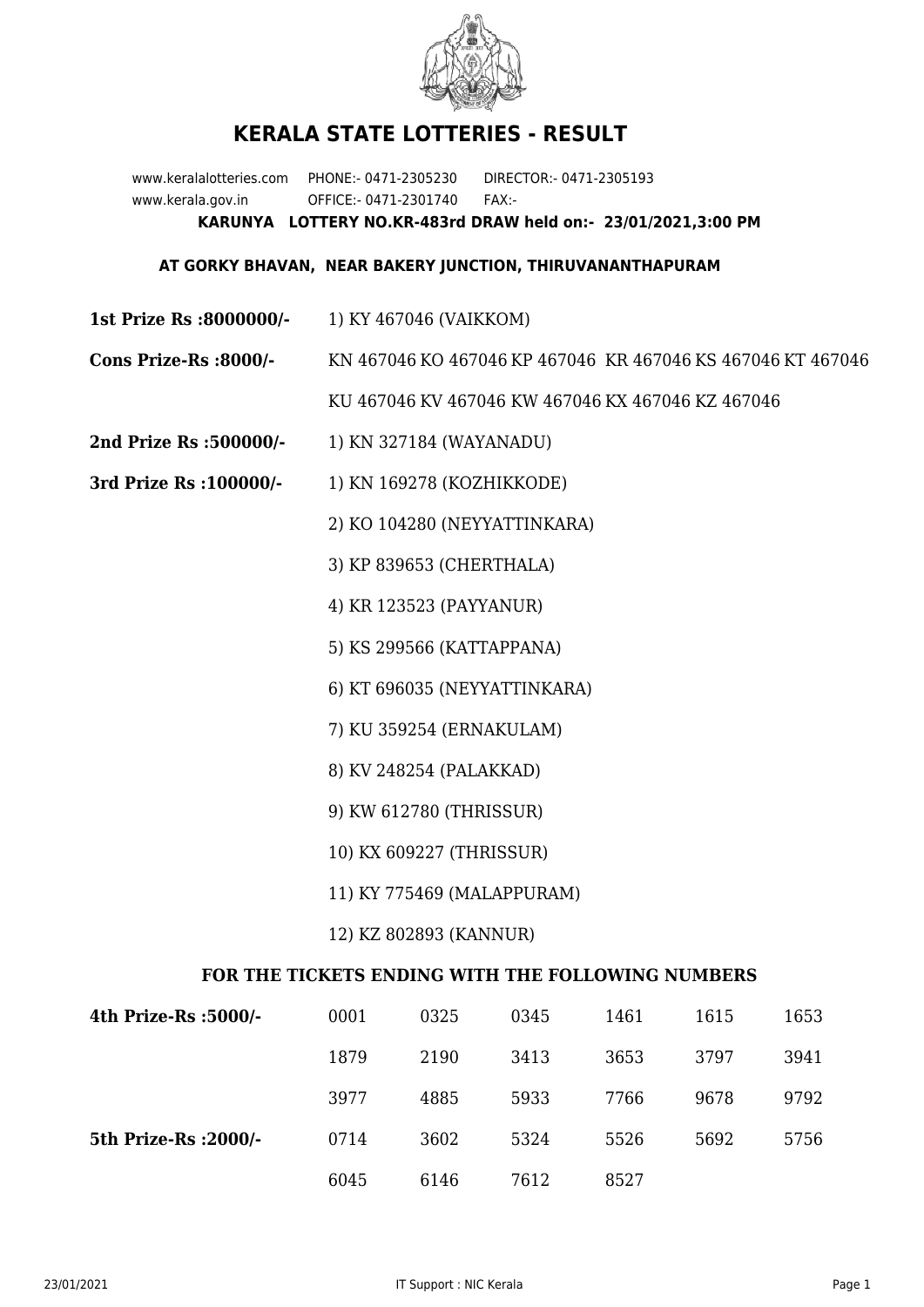| 6th Prize-Rs : 1000/- | 0188 | 1720 | 1760 | 2105 | 3476 | 3542 |
|-----------------------|------|------|------|------|------|------|
|                       | 3857 | 5002 | 5523 | 5999 | 6861 | 6916 |
|                       | 8395 | 9227 |      |      |      |      |
| 7th Prize-Rs :500/-   | 0062 | 0092 | 0551 | 0696 | 0817 | 0859 |
|                       | 1214 | 1275 | 1350 | 1366 | 1413 | 1449 |
|                       | 1656 | 1659 | 1781 | 1878 | 1959 | 2003 |
|                       | 2322 | 2377 | 2438 | 2555 | 2865 | 2931 |
|                       | 3307 | 3472 | 3573 | 3678 | 3738 | 3742 |
|                       | 3997 | 4385 | 4513 | 4583 | 4611 | 4670 |
|                       | 4978 | 4991 | 5087 | 5295 | 5537 | 5663 |
|                       | 5769 | 6314 | 6393 | 6419 | 7000 | 7088 |
|                       | 7113 | 7120 | 7268 | 7446 | 7690 | 7972 |
|                       | 8190 | 8324 | 8384 | 8542 | 8601 | 8698 |
|                       | 8751 | 8891 | 9139 | 9269 | 9404 | 9584 |
|                       | 9590 | 9694 | 9704 | 9711 | 9849 | 9968 |
| 8th Prize-Rs : 100/-  | 0351 | 0419 | 0498 | 0603 | 0628 | 0682 |
|                       | 0685 | 0909 | 1154 | 1220 | 1279 | 1310 |
|                       | 1457 | 1548 | 1734 | 1923 | 1994 | 2021 |
|                       | 2033 | 2044 | 2338 | 2359 | 2421 | 2428 |
|                       | 2586 | 2659 | 2674 | 2688 | 2746 | 2884 |
|                       | 2895 | 2951 | 3020 | 3028 | 3095 | 3219 |
|                       | 3421 | 3449 | 3544 | 3575 | 3594 | 3779 |
|                       | 3831 | 3956 | 4049 | 4095 | 4195 | 4236 |
|                       | 4291 | 4408 | 4434 | 4443 | 4510 | 4581 |
|                       | 4586 | 4603 | 4721 | 4783 | 4822 | 4923 |
|                       | 5093 | 5130 | 5353 | 5542 | 5551 | 5736 |
|                       | 5765 | 5768 | 5910 | 5914 | 5960 | 6043 |
|                       | 6265 | 6279 | 6301 | 6321 | 6394 | 6434 |
|                       | 6638 | 6647 | 6682 | 6801 | 6883 | 7098 |